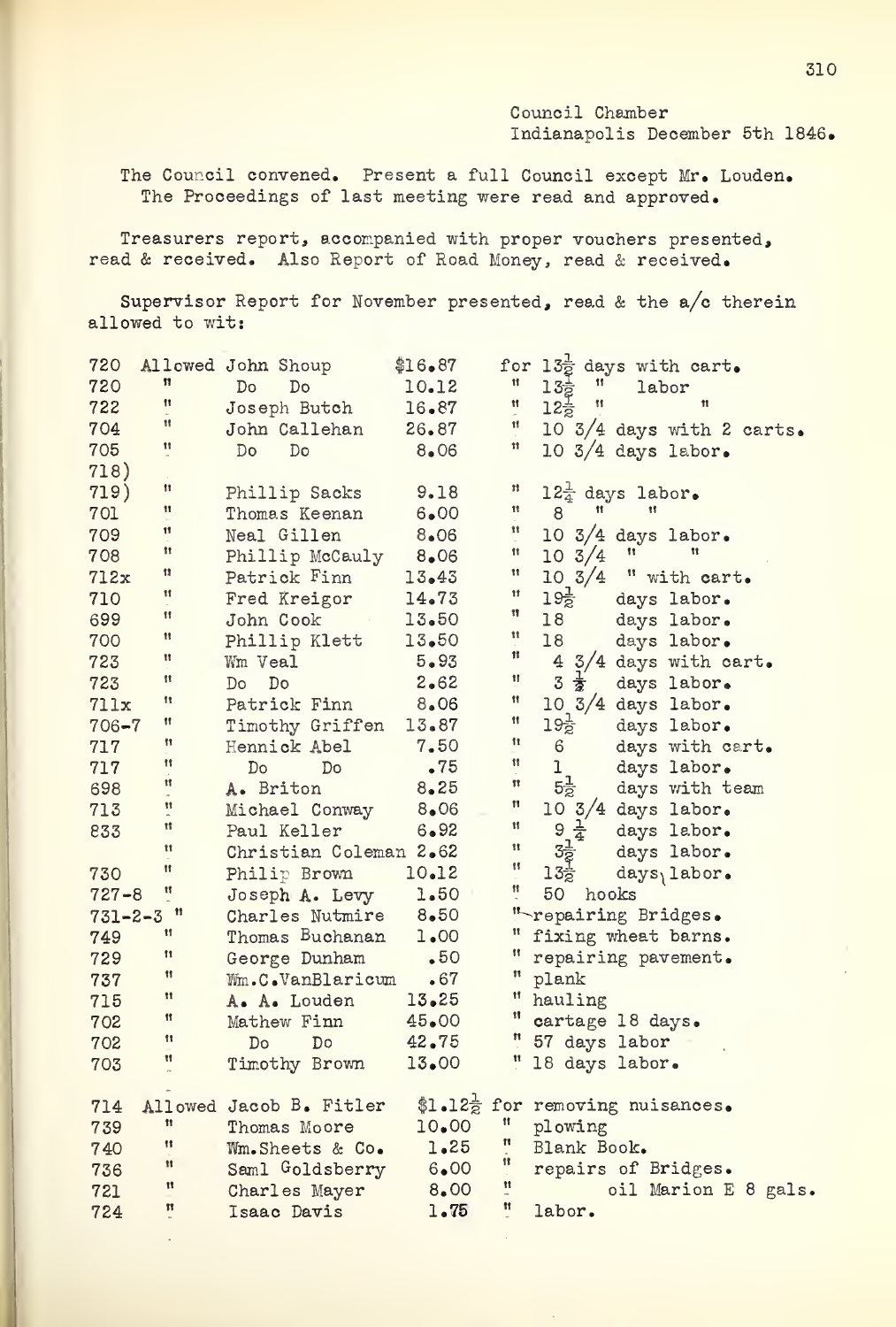An  $a/c$  of Morrison & Spann for Printing \$1.75 presented and laid upon the table.

An a/c of Michael Barrett amounting to \$36.57 for excavation & filling Bridges was presented and referred to the Councilman of the 2nd Ward and the Town Engineer.

## On Mo of Mr. Harrison

Resolved, That the Marshall be directed to notify the owners of lots on the east side of Meridian Street, South of Washington Street and also the Owners of lots on the North side of Washington Street from the west side of Illinois Street to the east side of Tennessee Street to gravel the side walks immediately in front of the lot on property by them respectively owned, immediately so as to make them good and passable, or in default thereof the Town will cause it to be done at their expense.

On Mo of Mr. VanBlaricum.

Resolved That the sum of Fifteen dollars be and the same is hereby appropriated for the repair of the Bridge over the canal on West Street at or near the paper mill and that the Secretary be directed to issue an Order for the same as soon as the Councilman in that Ward shall certify to him that said Bridge is completly finished.

Mr, Cady presented the following Resolution viz.

Resolved, That the sum of Twenty dollars be allowed for lumber & work for the Bridge erecting over the drain on the West side of Illinois Street, South of Washington Street and that said allowance be subject to the Order of the Councilman of the Fifth Ward, Upon the passage of the resolution the ayes & nays were demanded by  $Mr_{\bullet}$ Cady. Those who voted affirmatively were Messrs. Montague, Cady & Harrison - 3. Those who voted negatively were Messrs Goldsberry, VanBlaricum & Mr. President - 3. Mr. Louden absent, so said Resolution did not pass.

Mr. Harrison introduced an Ordinance for the Suppression of Gambling which was read, Ordained & established - to take effect from and after its publication in the Ind. State Journal and Indiana State Sentinel.

Mr. Harrison introduced an amendment to chapter IX of the Ordinance on the subject of Nuisances. Read & laid upon the table until next meeting.

The a/c of Isaac Davis for pump work amounting to \$85.00 presented at a previous meeting was taken from the table, and referred to the Committee on Markets with full power to dispose of the same.

And on Motion the Council adjourned to meet on Saturday evening next at 6 O'clock P. M.

Attest

Jas. G. Jordan Joseph A. Levy Secy. President Com.Council.